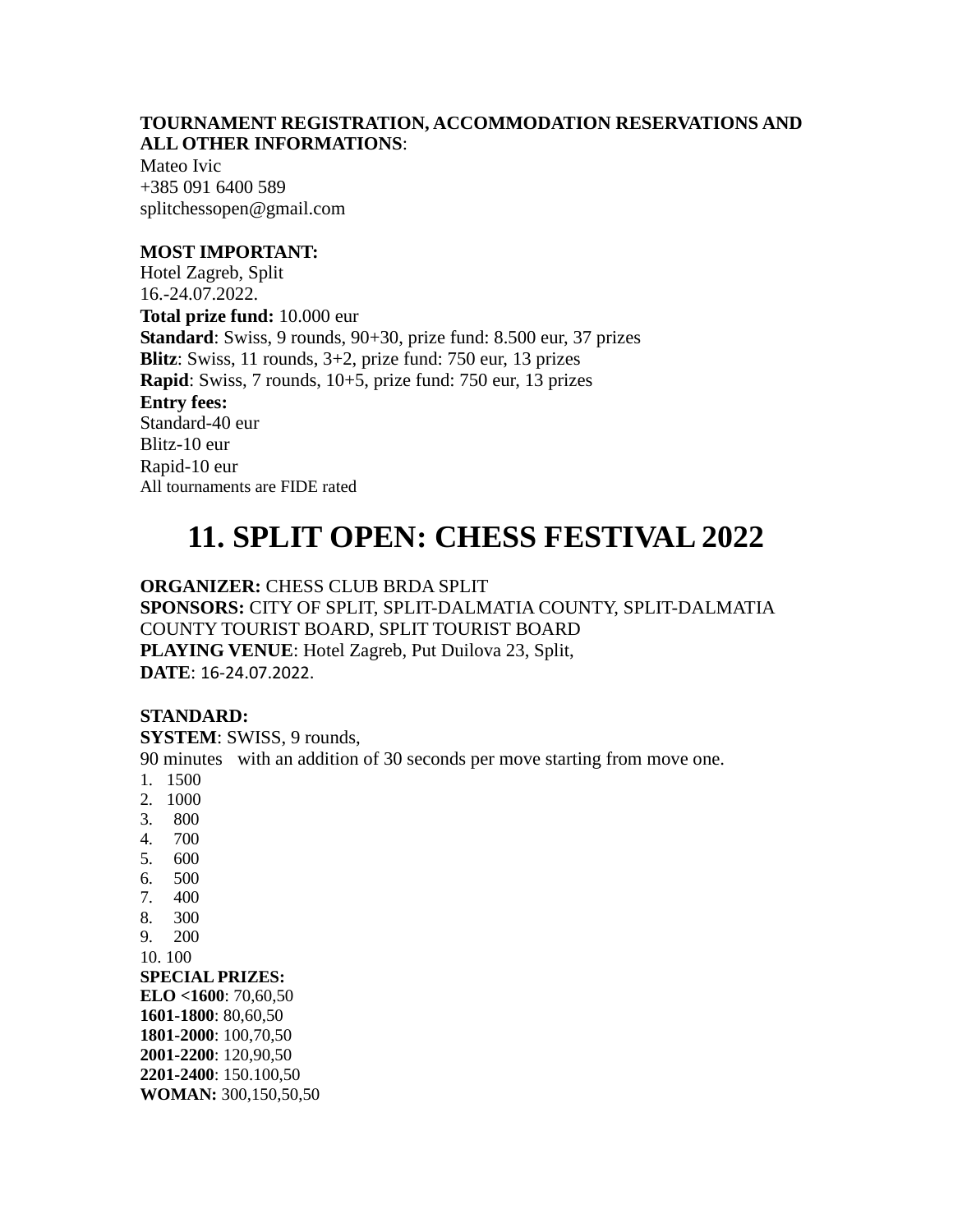**SENIORS (> 60):** 150,100,50, 50 **JUNIORS (<18):** 150,100,50,50

**ENTRY FEE:**  $-40 \in$ . GM, IM, WGM AND WIM do not pay entry fee.

All game sets will be provided by the organizer, as well as electronic clocks on the first 20 boards. The player with the white pieces is required to provide a correct electronic chess clock. There will be clocks for rent (2 euro)

#### **PLAYING SCHEDULE:**

Round 1: 16.07. 17:00 Round 2: 17.07. 10:00 Round 3: 17.07. 17:00 Round 4: 18.07. 17:00 Round 5: 19.07. 17:00 Round 6: 20.07. 17:00 21.07. Blitz at 10.00, Rapid at 17.00 Round 7: 22.07. 17:00 Round 8: 23.07. 17:00 Round 9: 24.07. 10:00

## **PRIZE CEREMONY:** 24.07.- 15.00

AFTER TOURNAMENT PARTY: 24.07. FROM 19.00 AT "CHESS CLUB BRDA", ADRESS: ŠIMIĆEVA 52

#### **BLITZ AND RAPID PRIZES (IN EUROS):**

1.200 2.120 3. 90 4. 80 5. 60 6. 50 7. 40 8. 30

9. 20

10. 15

**LUCKY PRIZES**: 15th, 25th, 35th place: 15 eur

## **ACCOMMODATION**:

Hotel Zagreb, Put Duilova 23, Split (Playing venue) **BED AND BREAKFAST:** Double room  $-40 \text{ }\epsilon$  per person Single room – 52  $\epsilon$ **HALF BOARD:** Double room  $-50 \text{ } \in$  per person Single room – 62  $\epsilon$ **FULL BOARD**: Double room  $-60 \text{ }\epsilon$  per person Single room  $-72 \in$